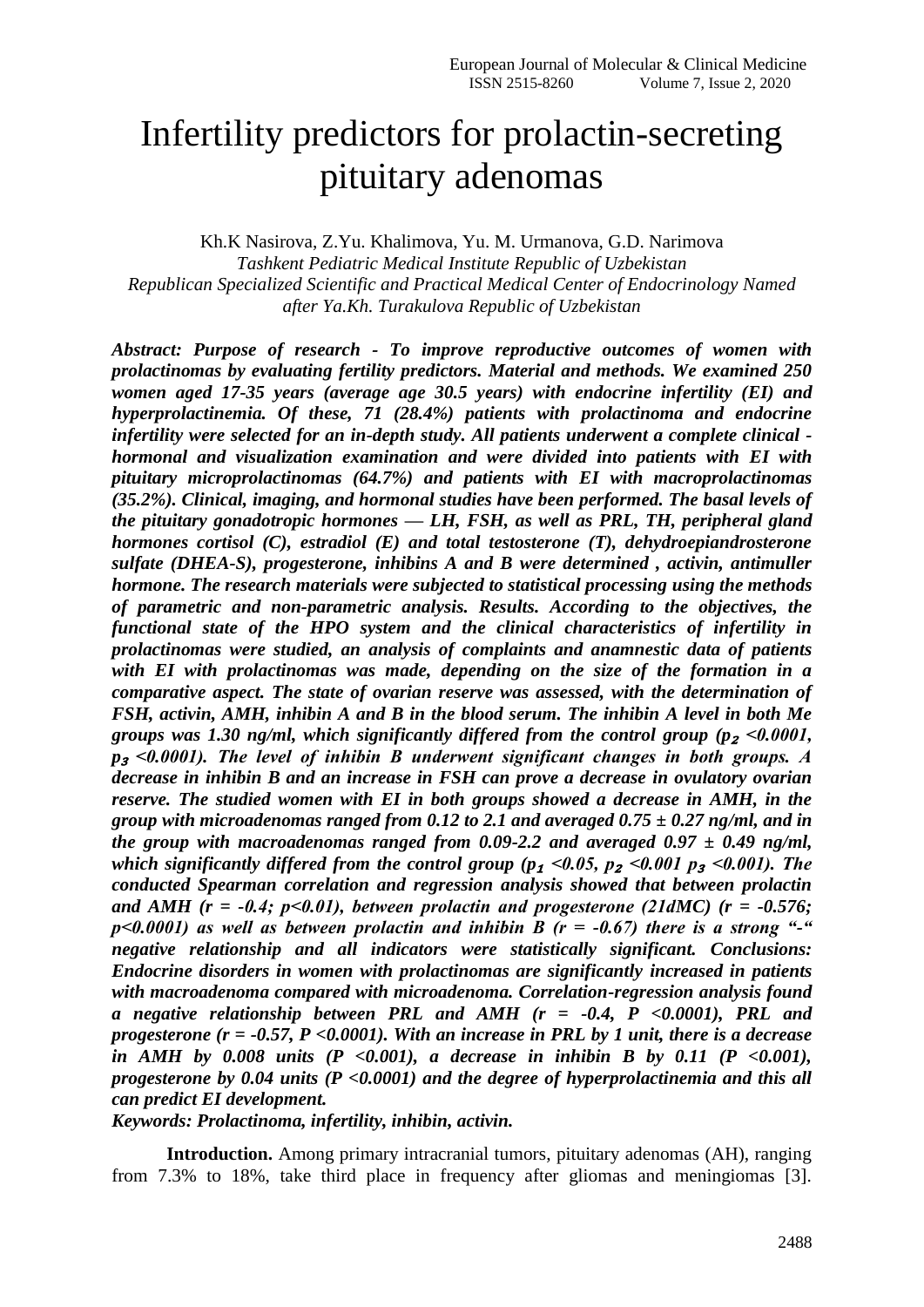Standardized incidence rates (SIR) for hypertension range from 4 to 7.39 [39]. Until 2006, data on the prevalence of hypertension in the clinical setting was insufficient and one of the pioneering epidemiological studies conducted in Liège in Belgium in 2006 covering 71,972 people in rural, suburban and urban populations. The authors revealed 1 case per 1064 population, of which 66.2% were prolactinomas, and 80% of them were women with microprolactinomas [5]. According to Fontana and Gaillard [7] in Switzerland, the prevalence of hypertension was 1 case per 1241 population of which 56% was prolactin, in the United Kingdom -1 per 1289 population, of which 57% prolactin, respectively (Fernandez et al.), in Iceland the prevalence was the highest - 1 per 865 population, with 40% prolactinomas [18]. Other studies from Finland [11] and Malta [6] show similar results and the same ratios for prolactinomas. Moreover, Swedish scientists with a similar frequency of hypertension, indicate a low representation of prolactin -32% among them - and a higher frequency of functionally inactive formations-54%. This imbalance is due to differences in the criteria used for consideration by prolactin, so they adopted a prolactin level exceeding the upper limit of the norm by 3 times. Of all neoplasms of the pituitary gland to adenomas with hyperproduction of prolactin (PRL), i.e. Prolactin accounts for about 40% [4]. The prevalence of prolactin varies from 100 to 755 cases per 1 million adults and the incidence varies from 6 to 10 new cases per 1 million adults per year [3,4]. In general, women suffer more often, especially their predominance evident in the reproductive period. Thus, the ratio of men and women aged 20 to 50 years is 1:10, although after 50 years, such a gender difference is leveled [4]. An in-depth meta-analysis of prolactin prevalence by Ezzat et al. [10] showed that prolactinomas were the most common subtype of pituitary tumors, occurring in 25–41%, 22.5% in radiological studies and 14.4% in a series of autopsy studies. Moreover, the results of immunohistochemical staining of tissue of pituitary formation on prolactin in the autopsy material of patients without a diagnosis of pituitary adenoma not only confirmed, but also revealed an even greater frequency of 39.5% [9]. Mindermann and Wilson [14] reported that prolactinomas were the most common tumor subtype (39%) with a 10: 1 ratio of women to men aged 18 to 50 years, whereas after this age the ratio was 1: 1 [15]. Kars et al. [16], focusing on patients with hyperprolactinemia who received dopamine agonists, reported a significantly higher incidence of prolactin at the age of 25–34 years compared with men and the disappearance of this difference in incidence after menopause [18]. Currently, there is a tendency to increase AH, especially prolactin, in view of improving access to high-precision imaging methods, CT/MRI, new laboratory methods for determining (ELISA, IRMA, IHLA) hormones that allow better diagnosis of prolactin in the early stages of the disease. Regardless of the nature and size of hypertension, one of the most common symptoms of manifestation, as a rule, is reproductive dysfunction of varying severity - from decreased libido to infertility [1]. So, with Cushing's Syndrome, 30% of women have menstrual dysfunction (MD), including in 75–80% of cases, from painful cycles and oligo-, opsomenorrhea to persistent amenorrhea [20,42,44]. Atrophic changes, cystic degeneration, sclerosis, and a significant decrease in follicular activity are often found in the ovaries. After successful treatment of Cushing's syndrome (as the level of cortisol in the blood normalizes), generative function is restored in many women [43]. Despite clinical and biochemical remission, menstrual irregularities persist for 41% of patients [19]. The restoration of menstrual and childbearing function in women with SC indicates that these disorders are not organic, but only functional in nature [20]. Reproductive system disorders in patients with acromegaly occur from 40 to 89% [21], which develop in 30–40% due to hyperprolactinemia. In women with NAH, up to 88% of women may have polycystic ovary syndrome (PCOS), 23% have secondary hypogonadism with amenorrhea [2.41].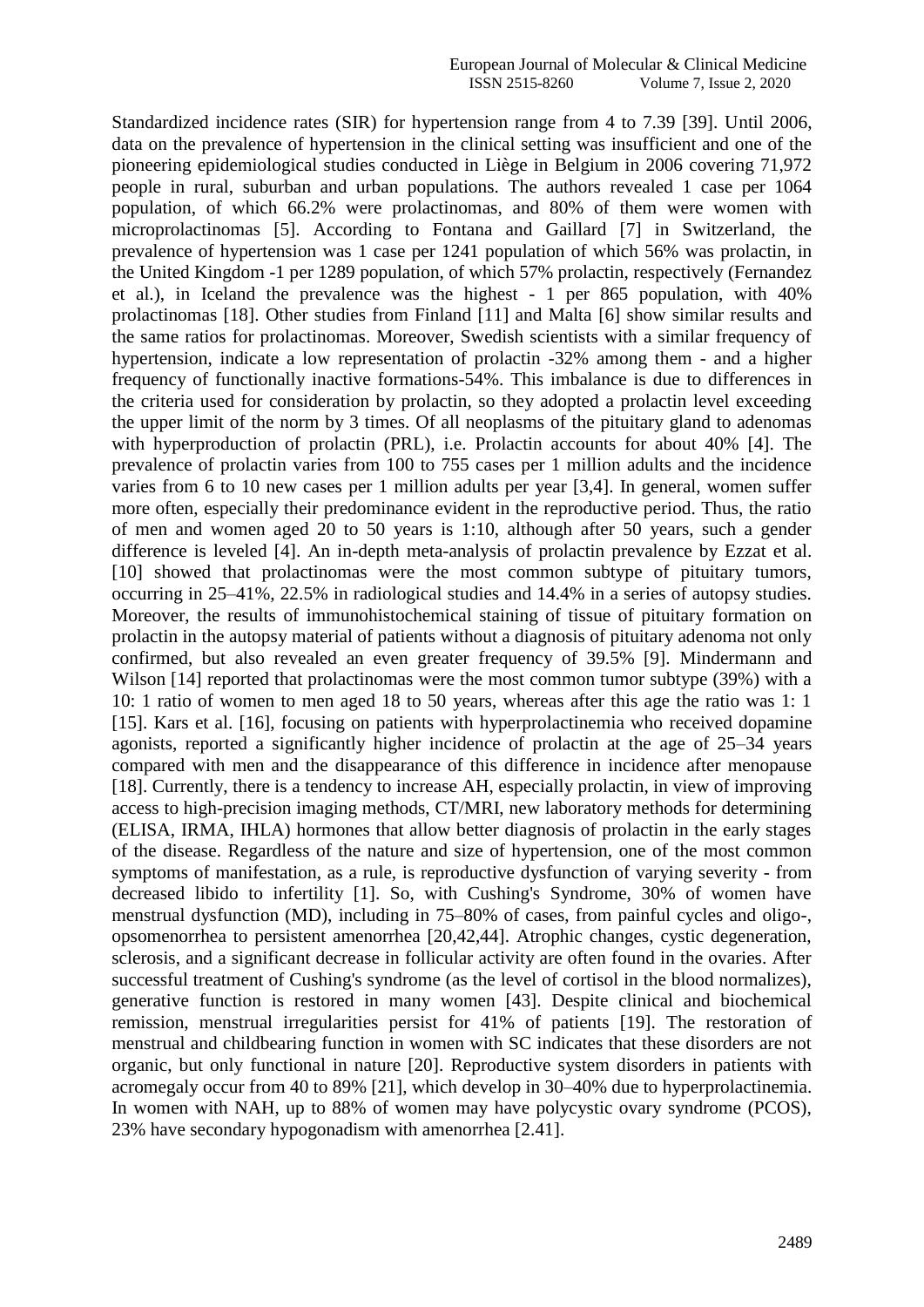The influence of the pituitary adenoma on menstrual irregularities and reproductive function remains an urgent problem in modern gynecology [22,38]. More often, patients who have pituitary microadenomas contact a gynecologist, since with large tumor sizes, the leading ones are neurological and ophthalmic disorders, and reproductive system disorders are fading into the background. Prolactinomas can cause hypogonadism, menstrual irregularities (oligomenorrhea or amenorrhea) and infertility (luteal phase disturbances or anovulation) in premenopausal women [23]. When pregnancy is excluded, hyperprolactinemia in approximately 10-20% of patients leads to amenorrhea. Women with untreated prolactinomas, as a rule, cannot achieve pregnancy, since hyperprolactinemia affects the pulsating ability of gonadotropin releasing hormone (GnRH) and reduces the secretion of follicle-stimulating hormone (FSH), as well as the secretion of luteinizing hormone (LH) [24]. It is known that infertility is a polyetiological disease and requires the development of modern universal markers, the study of the level of which would determine the appropriate tactics of managing patients with impaired fertility, assessment of the prognosis and the prospects of treatment [25]. In recent years, a significant role has been given to the role of a new class of peptides that transform growth factors — inhibin, activin, and AMH. Moreover, the American Society for Reproductive Medicine, as well as a number of researchers indicate the presence of additional factors involved in the complex mechanism of regulation of reproductive function [40]. According to them, activin and follistatin are produced in the ovaries and the pituitary gland and are likely to act on FSH secretion through autocrine and paracrine mechanisms. So, activin stimulates the production of FSH, while follistatin suppresses the action of activin. Yding Andersen C et al. emphasize the role of inhibin, consisting of two subunits and having two forms - inhibin A and inhibin B. [34]. It is synthesized in women in follicles and placenta, in men - in Sertoli cells. Inhibin A is found mainly in women (its function in men is unknown). Inhibin B is the main indicator of the EFORT test (Exogenous FSH Ovarian Reserve Test) - a test for the functional reserve of the ovaries) [35]. These factors are produced in the pituitary gland, in the ovaries and, through autocrine and paracrine mechanisms, are involved in the regulation of reproductive disorders. For a long time, AMH function in the female body was unknown [36]. This is due to the fact that only the follicle granulosa cells from the preantral stage to the large antrum stage can produce this hormone [36]. In the ovaries of a girl, the first signs of AMH production appear in the prenatal period (32–36 weeks of pregnancy) and the level of this hormone in the blood slowly rises with age. The maximum level of AMH reaches a woman aged 20-30 years, after which it gradually decreases and is zero at menopause [28, 29]. Moreover, AMH in women correlates with the number of antral follicles, with age, which best reflects a decrease in reproductive function in healthy women with proven fertility [28,30]. According to studies by R. Fancin et al. [37] the endocrine effects of FSH, LH, estradiol, progesterone, inhibin A, and inhibin B depend on changes in their serum levels during the menstrual cycle. Determination of the combination of inhibin B, AMH, and FSH markers on the 3rd day of the cycle can be a reliable test for assessing the ovarian reserve, that is, reflect the number of functionally active follicles in the woman's ovaries [31, 32]. Thus, due to the high incidence of reproductive disorders in women with hypertension, the presence of a number of contradictions in their correction, the possibility of therapy, contraindications, and the impossibility of radical removal of the tumor pose serious problems for endocrinologists, neurosurgeons and gynecologists. There are constant contradictions in the management of pregnancy, childbirth, the postpartum period, lactation and breastfeeding. In this regard, we faced the task of an indepth study of the pathogenesis of reproductive disorders and infertility in hypertension, the possible search for sensitive tools for early diagnosis, and determination of predictors of infertility in patients with prolactinomas.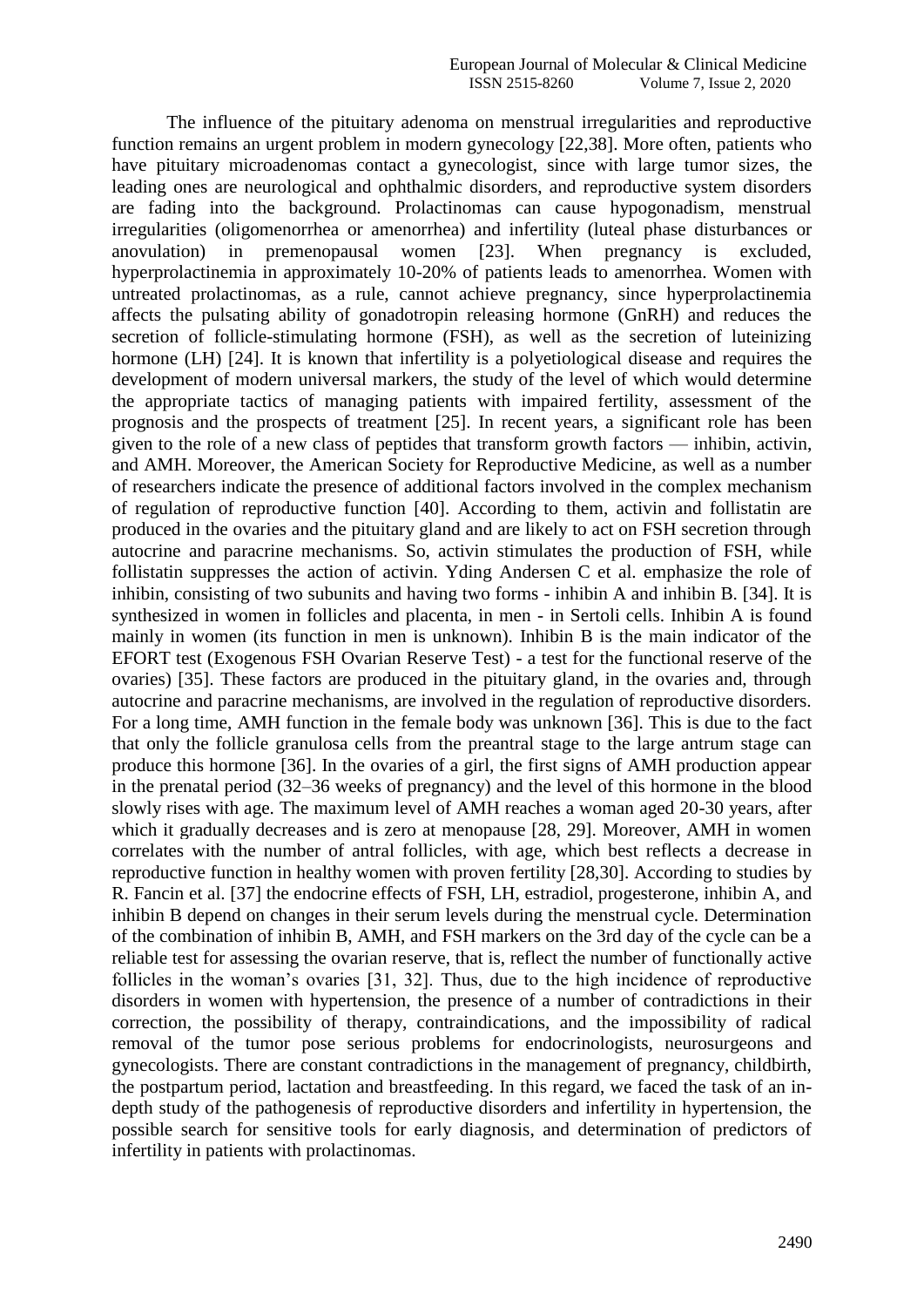**The aim of the study** was to improve reproductive outcomes in women with prolactinomas by evaluating fertility predictors.

**Materials and research methods**. For the period from 2015 to 2020, based on the clinics of the Republican Specialized Scientific and Practical Medical Center Endocrinology named after Y.Kh. Turakulova (Department of Neuroendocrinology) and RSSPMC OaG examined 250 women aged 17-35 years (average age 30.5 years) with endocrine infertility (EI) and hyperprolactinemia. Of these, 71 (28.4%) patients with prolactinoma and endocrine infertility were selected for an in-depth study. The control group consisted of 20 healthy women of a similar age. All patients underwent a complete clinical - hormonal and visualization examination and were divided into 2 groups: group 1 - 46 (64.7%) patients with EI with pituitary microprolactinomas and group 2 - 25 (35.2%) patients with EI with macroprolactinomas .

The inclusion criteria were: age from 17 to 35 years; prolactinomas up to 20 mm in size without signs of invasive growth; infertility for 12 months or more with the exclusion of all other causes; a healthy fertile husband and a normal physiological pregnancy in the control group. Exclusion criteria: age over 35 years; the presence of any concomitant endocrine pathology that aggravates fertile function (hypothyroidism, chronic heart failure, diabetes), etc.; the presence of non-endocrine causes of infertility (tubal, peritoneal, uterine, cervical, immunological, psychosexual, inexplicable); the presence of a formation of any origin with invasion into nearby structures; pair infertility;

The design of the study of patients with primary infertility with prolactinom is illustrated in Fig. 1.



**Fig. 1. Study design of patients with primary infertility in prolactinomas**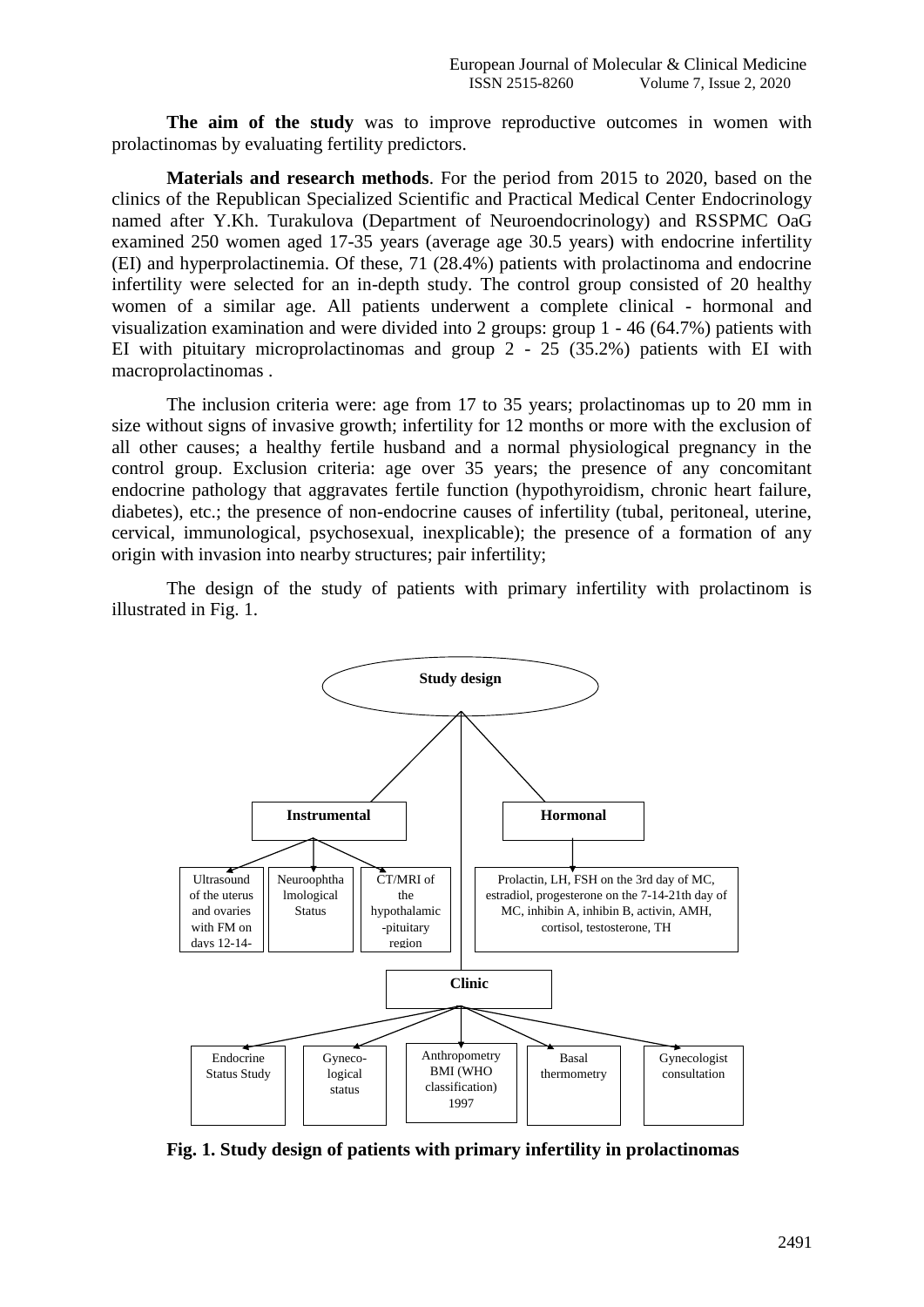The age of women ranged from 17 to 35 years and averaged  $27.37 + 0.79$  years. The observation period was  $0-3-6-12$  months, the duration of the disease averaged  $8.44 + 0.52$ years, while with the duration of the disease from 1 to 5 years - 49.2%, from 5 to 10 years - 40, 8%, more than 10 years - 9.8% (Fig. 2).



## **Figure 2. The duration of the disease in women with primary infertility with prolactinomas**  $(\frac{6}{6})$  (**n** = 71)

*Clinical research methods.* When examining women, they paid attention to the length and body weight, physique, development of adipose tissue and the features of its distribution. The method of anthropometry was used to assess body mass index (BMI), according to the WHO classification (2014). *The gynecological status* of women was assessed jointly with a gynecologist (Central Clinical Hospital of Uzbekistan Temir Yullari JSC, candidate of medical sciences A. Kasymova). When assessing reproductive status, the following NFMs were taken into account: rare menstruation and their absence, intermenstrual spotting, as well as discharge before and after menstruation, were specified: the time of onset of disorders, communication with other diseases, surgical interventions, stressful situations, change of residence, the beginning of sexual activity or taking medications. The history of pregnancies and their outcomes, the number and duration of marriages were also taken into account. Basal thermometry was carried out in the morning, at the same time, without getting out of bed, with the same thermometer for 5-7 minutes. A sign of the ovulatory cycle was considered the two-phase nature of the temperature with a decrease in the day of ovulation by 0.2-0.3 ° C and a subsequent rise in the second phase of the cycle by more than  $0.5 \degree$  C, compared with the first phase of the menstrual cycle. Ultrasound of the ovaries and uterus with folliculometry (FM) was performed with a vaginal probe (doctor A. Matchanova) on the basis of the RSNPMC Obstetrics and Gynecology of the Ministry of Health of the Republic of Uzbekistan and in the Horev clinic (doctor Tashmatova I.D.) and according to the generally accepted methodology (V. Kulakov. et al., 2002). FM was performed vaginally by ultrasound on days 12-14-16 of the MC [33]. The thickness of the endometrium, the number of antral follicles, the size of the dominant follicle during its development to the final stage ovulation or anovulation, persistence or atresia were evaluated. For completeness, FM data were compared with BT and hormonal indices. *A neuroophthalmological study* was performed in all patients on the basis of the RSNPMC Neurosurgery (doctor Rakhmatullaeva D.S.). The fundus, visual fields, and visual acuity were studied using indirect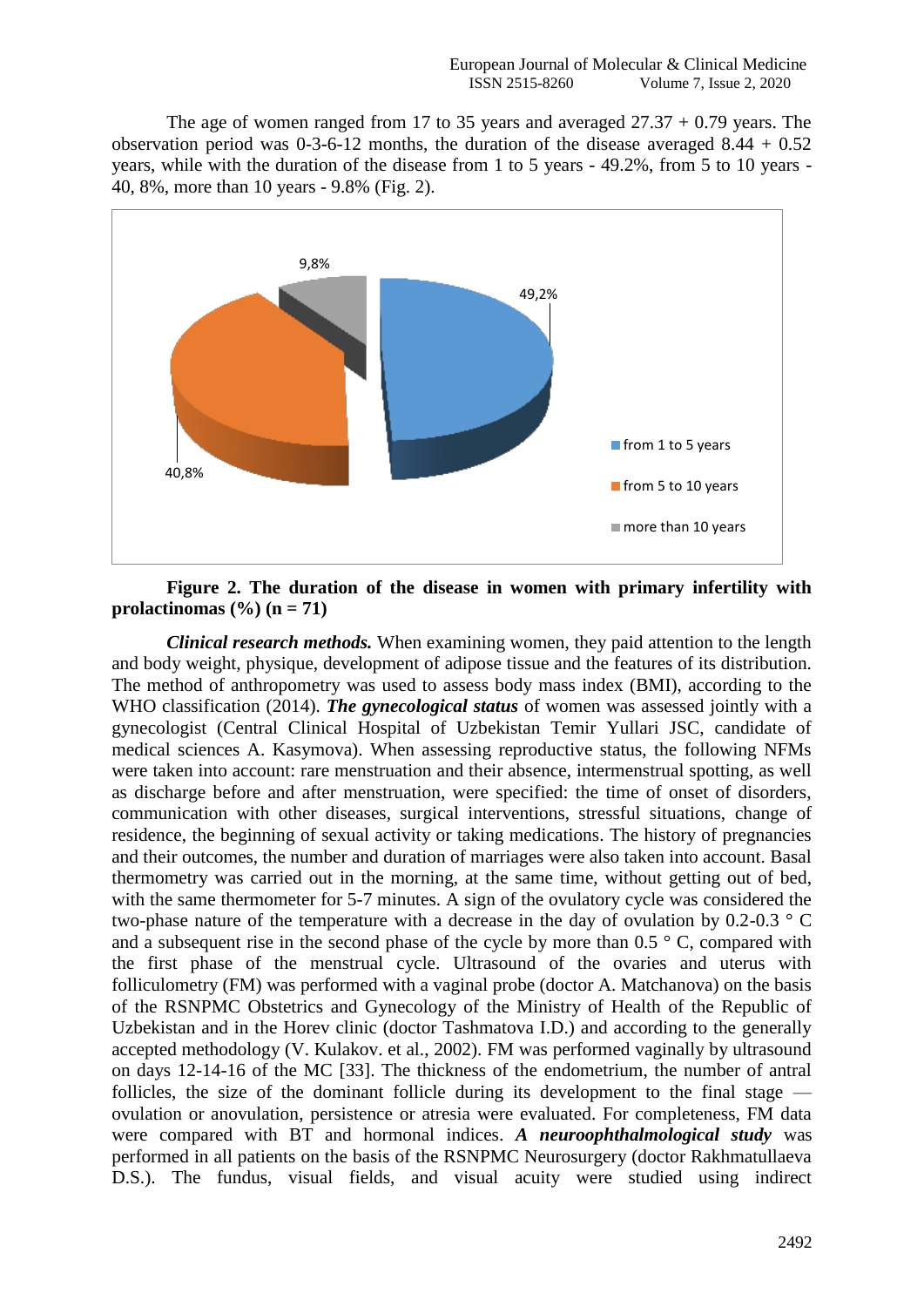ophthalmoscopy and fundoscopy. *The condition of the skin.* They drew attention to the nature of hair growth, especially excess, the time of its appearance (before or after menarche). Assessment of the degree of hair growth, according to the scale of D. Ferriman, J. Galwey (1961), was carried out according to a 4-point system in 11 areas of the body. For women, the normal hirsut number is 0-7 points. *Mammary glands*. Inspection of the mammary glands was carried out in a standing position and lying with sequential palpation of the external and internal quadrants of the gland. They drew attention to the structure of the mammary glands, their sizes (hypoplasia, hypertrophy, trophic changes). All patients were determined by the absence or presence of discharge from the nipples, its color, texture and character. The state of pigmentation of the nipple areola was also evaluated.

*Gynecological research methods.* One of the objective indicators of reproductive dysfunction was the assessment of MC. NMC included the absence of menstruation in girls or women of reproductive age, violations of the duration and intensity of bleeding and the intervals between them. *Hormonal studies* included determining basal levels of the pituitary gonadotropic hormones - LH, FSH, as well as PRL, TH, peripheral gland hormones cortisol (K), estradiol (E) and total testosterone (T), dehydroepiandrosterone sulfate (DHEA-S), progesterone, inhibins A and B, activin, antimuller hormone. With preserved menstrual function, LH and E levels were examined on 7.14 or 21 days, and progesterone (P) - only on day 21 by the RIA method. The levels of inhibin A and B, activin, AMH, and FSH on the 3rd day of the menstrual cycle were determined by ELISA using the corresponding test systems on the MINDRAY MR-96 A semi-automatic analyzer in the Dior Medikal Centr clinic (Ph.D. Fusailova Sh. .Sh.). Evaluation of the ovarian reserve using passive methods (determination of the levels of inhibins A and B, activin, antimuller hormone) was carried out using test systems from DSL (USA) by ELISA. *X-ray method* - an aim picture of the Turkish saddle, CT/MRI of the hypothalamic-pituitary region was carried out (in the Dior Medikal Centr clinic, doctor A. Khadzhemetov, Jacksoft clinic, doctor H. Shamirzaev).

*The statistical method.* The research materials were subjected to statistical processing using the methods of parametric and non-parametric analysis. Systematization of the initial information and visualization of the obtained results was carried out in Microsoft office Excel 2006 tables. Statistical analysis was performed using the free statistical software "R" version 3.5.2. When comparing the mean values (M (SD)) in normally distributed and the median (Me [IQR]) in abnormally distributed sets of quantitative data, the Student t-test was calculated. When comparing the nominal data, a correlation method was used according to the Pearson² criteria. Differences were considered statistically significant at a significance level of p $\leq$ 0.05. Sample characteristics are presented as mean  $\pm$  error of the mean. When testing statistical hypotheses in computer software packages, not only the value of the statistical criterion (Student's t-test, Fisher's criterion, etc.) was calculated, but the achieved (critical) significance level was directly calculated to evaluate the criterion used. Using correlation and regression analysis, we determined the necessary inclusion of certain factors in the multiple regression equation, and also evaluated the resulting regression equation for compliance with the identified relationships using the coefficient of determination.

### **The results of our own research and discussion.**

According to the task, the first stage of research was the study of the functional state of the HPO system and the clinical characteristics of infertility in prolactinomas. For this, 71 women with prolactinomas were examined. Patients vigro intacta and EI, which developed against the background of other endocrine diseases, were excluded from the study. At the stage of evaluating fertile function, we excluded all cases of paired infertility. For this, the husbands of the women studied had a spermogram and a Shuvarsky test (for biological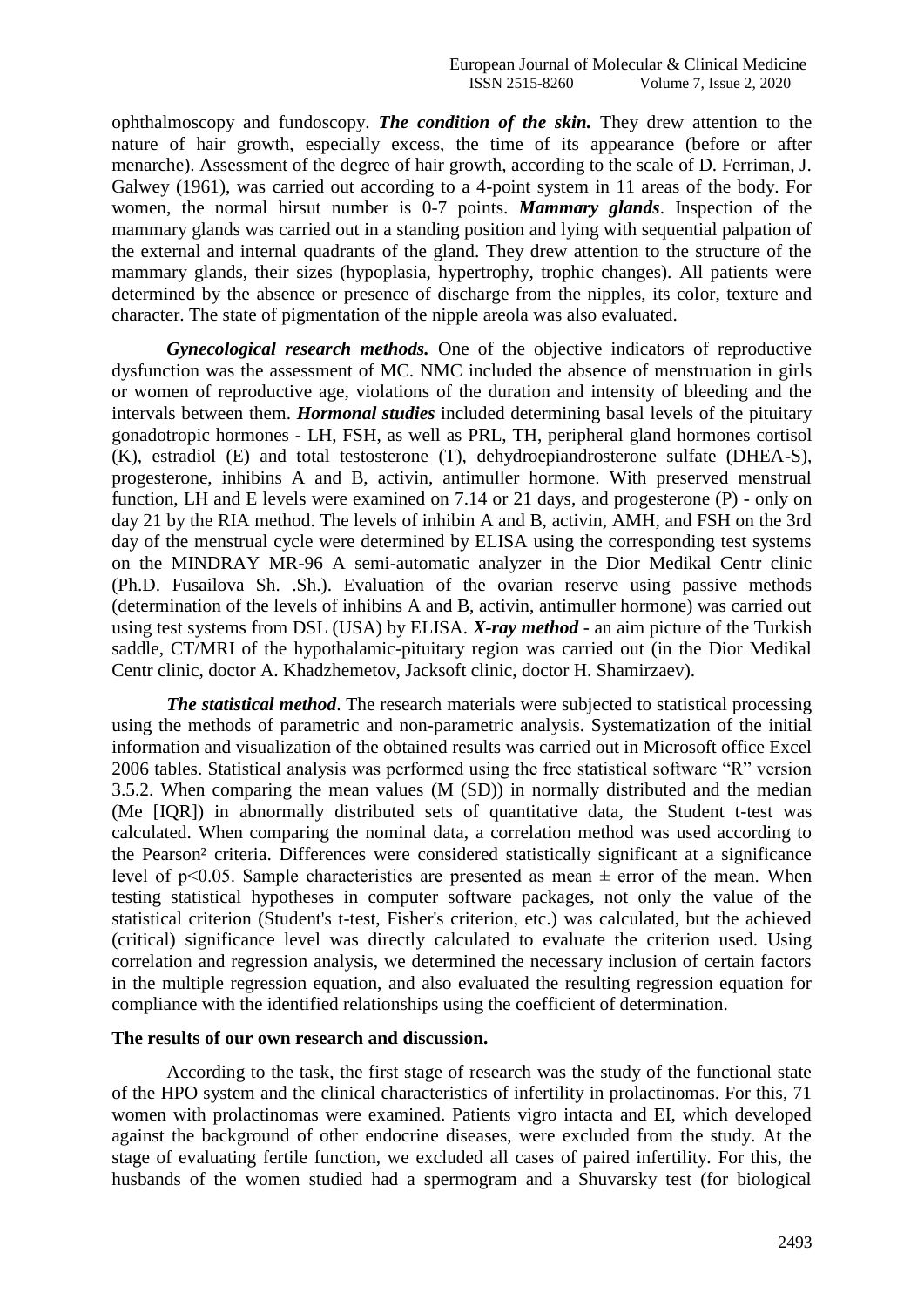compatibility). Fertility in husbands was considered not rejected in the absence of a concomitant inflammatory process in the urogenital system, with a spermogram with actively motile spermatozoa of more than 70% and a negative result of the Shuvarsky test.

Of the examined patients, 45 (63.3%) were women with newly diagnosed hypertension. 32 (45%) women received various types of treatment, but without effect, including 20 (28.1%) patients were treated only by a gynecologist for infertility. 18 (25.3%) patients received conservative treatment with various drugs that act on the level of PRL, 11 of them took Dostinex, 4 - bromergon and 3 women - other drugs. Two patients (2.8%) received radiation therapy, and 3 patients (4.2%) received TAG on the background of drug therapy.

The next stage of our research was the analysis of complaints and anamnestic data of patients with EI with prolactinomas, depending on the size of the formation in a comparative aspect (Table 1).

| <b>Symptoms</b>           | Microadonoma   |       | Macroadenoma |      | $\mathbf{P}$ |
|---------------------------|----------------|-------|--------------|------|--------------|
|                           | $n=46$         |       | $n=25$       |      |              |
|                           | Абс            | $\%$  | Aбс          | $\%$ |              |
| <b>NMC</b>                | $32**$         | 69%   | $25**$       | 100% | 0.003        |
| Miscarriage               | 12             | 26%   | 8            | 32%  | 0.312        |
| Stillbirth                | $\overline{4}$ | 8%    | 3            | 12%  | 0.6          |
| Non-developing            | $11*$          | 24%   | $4*$         | 16%  | 0.04         |
| pregnancy                 |                |       |              |      |              |
| Abortion                  | 10             | 21%   | 3            | 12%  | $0.001$      |
| <b>HRT</b>                | 30             | 65%   | 15           | 60%  | 0.663        |
| <b>BPH</b>                | 9              | 19,5% | 5            | 20%  | 0.963        |
| Galactorrhea              | 30***          | 65%   | $25***$      | 100% | $0.001$      |
| Visual impairment         | 0              | 0%    | $25***$      | 100% | $0.001$      |
| Headaches                 | 28             | 61%   | 20           | 80%  | 0.100        |
| Decreased libido          | $13***$        | 28%   | $21***$      | 84%  | $0.001$      |
| <b>PMS</b>                | $37*$          | 80%   | $14*$        | 56%  | 0.02         |
| <b>ICH</b>                | 27             | 58%   | 16           | 64%  | 0.663        |
| <b>ICG</b> syndrome       | $1***$         | 2%    | 8***         | 32%  | $0.001$      |
| <b>Inflammation</b> brain | 3              | 5%    |              | 4%   | 0.660        |
| disease                   |                |       |              |      |              |
| Primary infertility       | 27             | 58%   | 15           | 60%  | 0.915        |
| Secondary infertility     | 18             | 39%   | 10           | 40%  | 0.943        |

**Table 1: The frequency of clinical manifestations of patients with EI with prolactinomas, depending on the size of the formation (n=71)**

Note:  $*$  -P < 0.05,  $**$  - P < 0.01,  $**$  P < 0.001 – statistical significance in relation to the group with macroadenoma.

This scheme clearly illustrates that in women with microadenoma, compared with macroadenoma, MCFs were significantly more common in 69% ( $P = 0.003$ ) and primary (58%) and secondary infertility (39%) with microadenomas and macroadenomas were found with the same frequency -60% and 40%, respectively, ICP in 80% ( $P = 0.02$ ) (tab. 1). At the same time, in patients with pituitary macroadenoma prevailed: impaired vision in 100% (P  $\leq 0.001$ ), headaches (80%), decreased libido in 80% (P $\leq 0.001$ ) and MCF in 100% of cases. In women with pituitary macroprolactinomas, the nonspecific effects of prolactin and signs associated with the mass effect of formation were relatively more common. Galactorrhea, as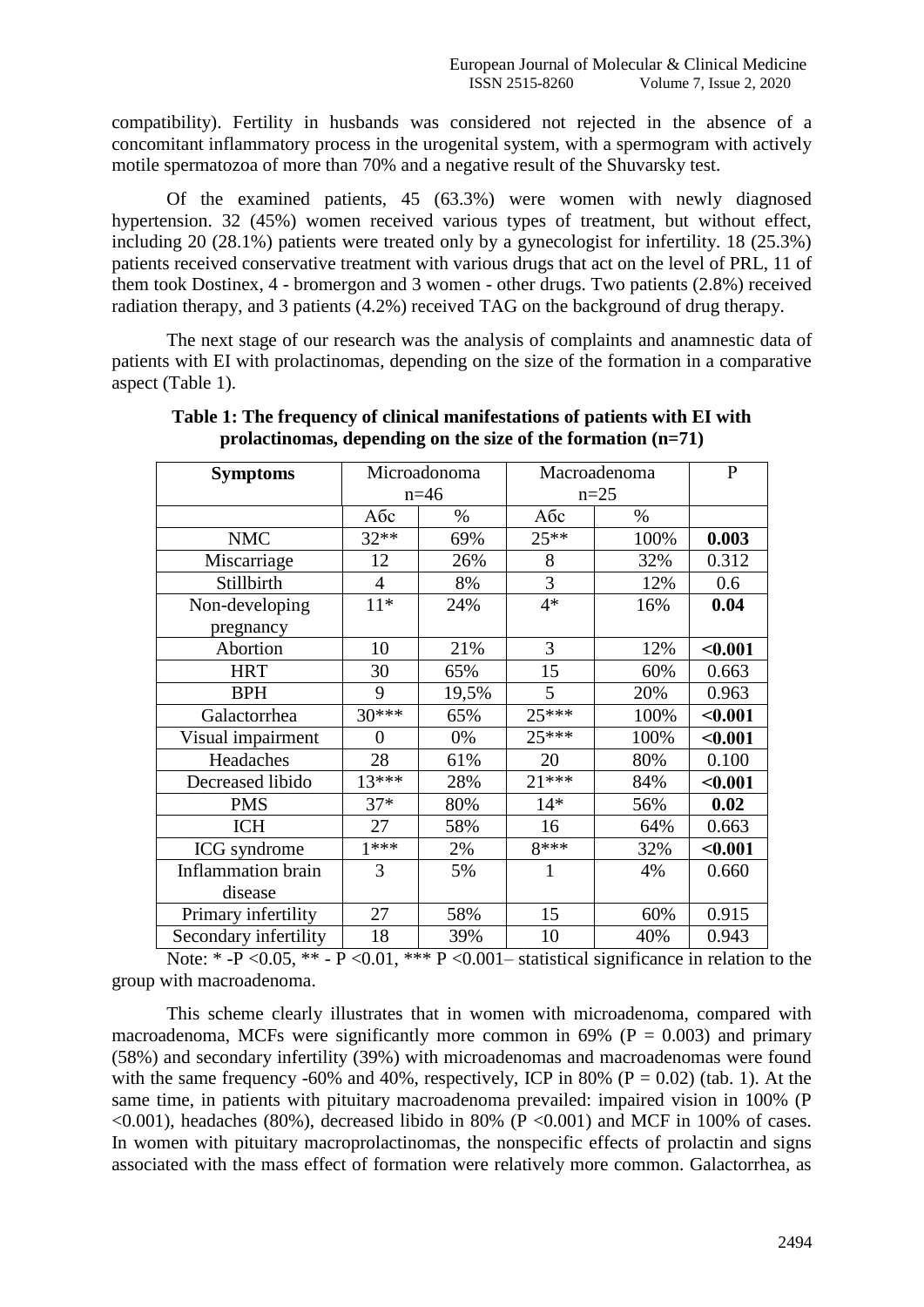the main manifestation of the disease, occurred in  $65\%$  (P <0.001) of patients who suffered from microadenoma and 100% ( $P < 0.001$ ) from macroadenoma. Infertility was primary in 42 women (59.1%) and secondary in 28 (39.4%) women, and secondary infertility in 20 cases (28.1%) ended in miscarriages in the early stages of pregnancy, stillbirth in 7 (9.8 %), medical abortion in patients with microadenomas in  $21\%$  (P <0.001), and in patients with macroadenomas in 12% (P < 0.001), non-developing pregnancy in 24% (P = 0.04) and only in 2 cases ( 2.8%) - by the birth of a child. One of the common manifestations of hyperprolactinemia is dishormonal breast hyperplasia (DBH), which is characterized by a wide range of proliferative and regressive changes in breast tissue. 19.7% (14 patients) had DBH, which was characterized by pain in the mammary gland, pain and engorgement, palpation and discharge. Further, in view of the multifaceted influence of prolactin, we evaluated the functional state of the central nervous system. To distinguish between symptoms caused by mechanical compression of nearby structures with the formation of the effect of "tumor mass", we separately analyzed patients with micro and macroadenomas. The following syndromes were distinguished in the group of patients with microadenoma: intracranial hypertension syndrome in 27 (58%), PMS syndrome in 1 (2%) ( $P \le 0.001$ ), and in patients with macroadenoma in 8 (32%) ( $P \le 0.001$ ) cases, inflammatory diseases of the brain in 4 (5.6%).

Analysis of hormonal indicators revealed (Table 2) significantly high levels of PRL in both groups relative to the control group (healthy patients) (p1  $\leq 0.001$ , p2 $\leq 0.0001$ ,  $p3<0.0001$ ). The LH level in patients in the group with microadenomas averaged  $0.82 \pm 0.92$ IU/L, and in the group with macroadenomas the average values were  $0.62 \pm 0.18$  mIU/L, i.e. LH levels were significantly reduced in both groups relative to the control  $(p_2 \le 0.0001)$ ,  $p_3 \leq 0.0001$ ). Estradiol levels underwent various fluctuations in both groups, in the group of patients with microadenomas ranged from 21.47 to 75.3 ng/ml and Me was 38.20 ng/ml, and in the group with macroadenomas ranged from 20.40 to 32.40 ng/ml and Me was 27.50 ng/ml , which was significantly lower in comparison with the control group. The progesterone levels on day 7 in both groups were significantly reduced relative to the control ( $p_2 \le 0.001$ ,  $p_3 \leq 0.001$ ), and the progesterone level on the 21st day of the menstrual cycle ranged from 1.10 to 3.98 pg/ml and Me was 2.75 pg/ml, and in the group with macroadenomas ranged from 0.42 to 3.30 pg/ml and in Me amounted to 1.20 pg/ml, which were significantly reduced in relation to the control group ( $p2 \le 0.0001$ ,  $p3 \le 0.0001$ ). So, in both groups there was a deficiency of the luteal phase. TH levels fluctuated within normal values, ranged from 0.7 to 4.1 IU/l and averaged  $2.64 \pm 0.76$  mIU/I in the group of patients with microadenomas and  $2.50 \pm 0.69$  mIU/I in the group with macroadenomas. Testosterone levels between patients with macroadenomas were significantly significant in relation to the control group  $(p_2 \le 0.01)$ , and cortisol levels were within normal limits. Next, the state of the ovarian reserve was assessed — FSH, activin, AMH, inhibin A and B in serum were determined. As can be seen from table 2, the level of FSH in the group of women with microadenomas ranged from 7.20 to 18.12 U/l and Me was 11.8 U/l, which was significantly different from the group of patients with healthy control ( $p_3 \le 0.001$ ) and with macroadenomas ( $p_1 \le 0.0001$ ) , where the level of FSH Me was 2.60 units/liter. The inhibin A level in both Me groups was 1.30 ng/ml, which significantly differed from the control group ( $p_2 \le 0.0001$ ,  $p_3 \le 0.0001$ ). The level of inhibin B underwent significant changes in both groups. In the group of patients with microadenomas, it ranged from 32 to 47 and averaged  $42.17 \pm 2.91$  pg/ml, and in the group with macroadenomas, inhibin B ranged from 32.8 to 48.2 and averaged  $42.10 \pm 3.06$ pg/ml, which significantly differed from the control group ( $p_2 \le 0.001$ ,  $p_3 \le 0.001$ ). A decrease in inhibin B and an increase in FSH can prove a decrease in ovulatory ovarian reserve. If we consider activin, then in patients with microadenomas it ranged from 0.05 to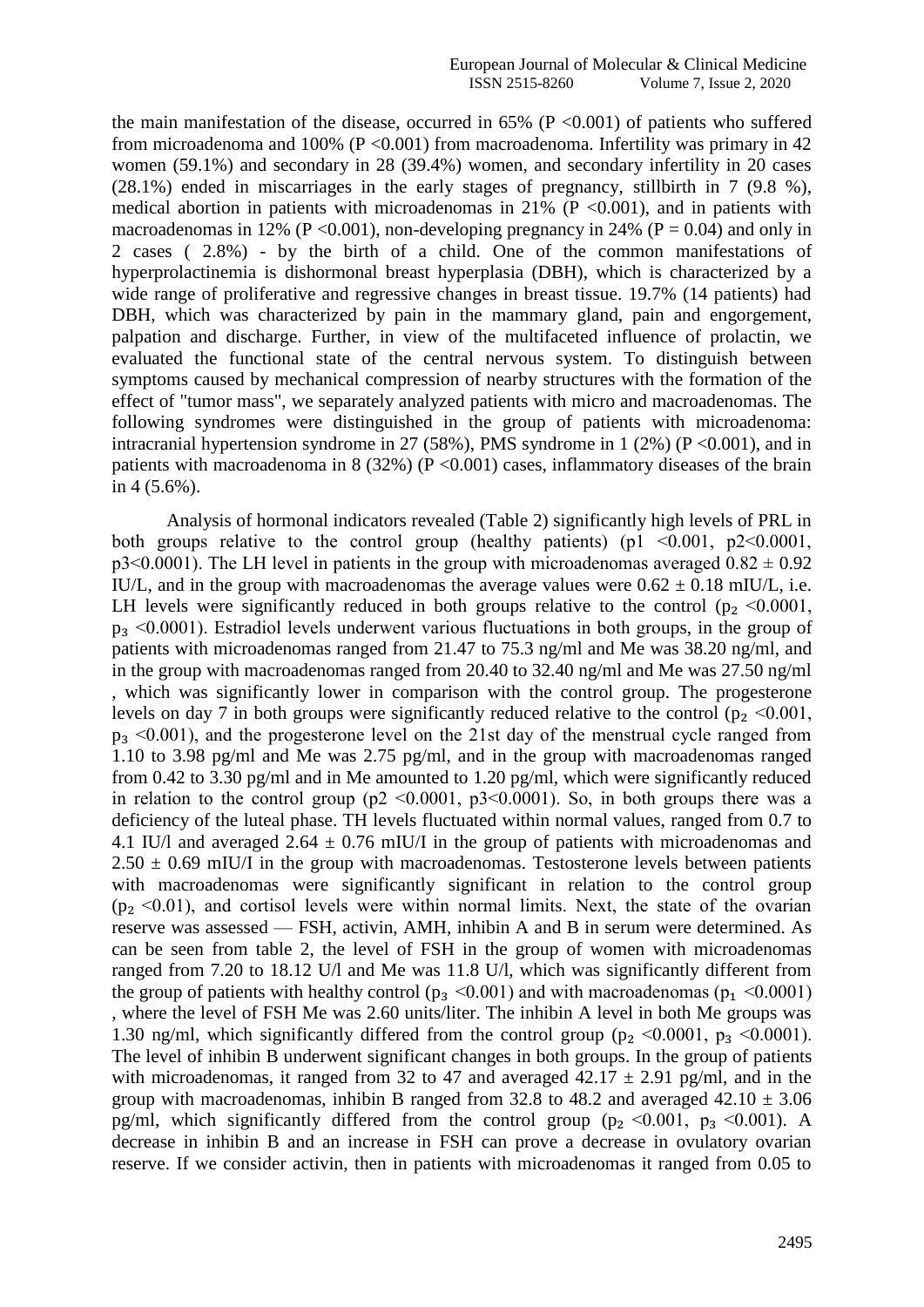11.20 pg/ml and Me was 9.15 pg/ml, and in the group with macroadenomas, Me was 0.07 pg/ml, which did not differ from the control group. The studied women with EI in both groups showed a decrease in AMH, in the group with microadenomas ranged from 0.12 to 2.1 and averaged  $0.75 \pm 0.27$  ng/ml, and in the group with macroadenomas ranged from 0.09-2.2 and averaged  $0.97 \pm 0.49$  ng/ml, which significantly differed from the control group  $(p_1 \le 0.05, p_2 \le 0.001 p_3 \le 0.001).$ 

| Table 2: Comparative hormone levels in women with EI with prolactinomas depending |
|-----------------------------------------------------------------------------------|
| on the size of education.                                                         |

|                        | Macroadenoma      | Microadenoma   Control (n=20) |                  | ${\bf P}$                            |
|------------------------|-------------------|-------------------------------|------------------|--------------------------------------|
| Hormon (un)            | $(n=25)$          | $(n=46)$                      |                  |                                      |
| Prolactin              | 60.20             | 38.00                         | 7.5              | $ p_1 $ < 0.001                      |
| (Me [IQR]) $ng$ / ml   | $[54.30 - 70.20]$ | $[28.73 - 46.53]$             | $[5.5 - 8.2]$    | $ p_2 $ < 0.0001<br>$p_3$ < 0.0001   |
| Progesterone 7 DMC     | 0.48              | 0.76                          | 1.3              | $p_1 \le 0.749$                      |
| (Me [IQR]) $mg / ml$   | $[0.28 - 1.00]$   | $[0.22 - 1.10]$               | $[1.1 - 1.2]$    | $p_2 < 0.001$<br>$p_3 < 0.001$       |
| Progesterone 21 DMC    | 1.20              | 2.75                          | 9.6              | $p_1 = 0.109$                        |
| (Me [IQR]) $mg / ml$   | $[0.42 - 3.30]$   | $[1.10-3.98]$                 | $[6.5 - 12.8]$   | $ p_2 $ < 0.0001<br>$p_3 < 0.0001$   |
| <b>Estradiol 7 DMC</b> | 27.50             | 38.20                         | 59.45            | $p_1 = 0.5$                          |
| (Me [IQR]) $pg$ / ml   | $[20.40 - 32.40]$ | $[21.47 - 75.3]$              | $[49.3 - 69.25]$ | $p_2 = 0.13$                         |
|                        |                   |                               |                  | $p_3 = 0.34$                         |
| LH <sub>3</sub> DMC    |                   |                               | $5.8 \pm 0.42$   | $p_1 = 0.270$                        |
| (M (SD)) u / 1         | $0.62 \pm 0.18$   | $0.82 \pm 0.92$               |                  | $ p_2 $ < 0.0001<br>$ p_3 $ < 0.0001 |
| FSH 3 DMC              | 2.60              | 11.8                          | 6.35             | $p_1$ <0.0001                        |
| (Me [IQR]) $u/1$       | $[2.20 - 12.90]$  | $[7.20 - 18.12]$              | $[5.5 - 7.3]$    | $p_2 = 0.53$<br>$ p_3 $ < 0.001      |
| Inhibin A              | 1.30              | 1.30                          | 6.4              | $p_1 = 0.699$                        |
| (Me [IQR]) $ng$ / ml   | $[1.00-2.60]$     | $[1.10 - 2.08]$               | $[5.35 - 7.3]$   | $p_2 < 0.0001$<br>$p_3 < 0.0001$     |
| Inhibin B              |                   |                               | $62.06 \pm 8.2$  | $p_1 = 0.934$                        |
| $(M (SD))$ pg / ml     | $42.10 \pm 3.06$  | $42.17 \pm 2.91$              |                  | $p_2 < 0.001$                        |
|                        |                   |                               |                  | $p_3$ < 0.001                        |
| Activin                | 0.07              | 9.15                          | 5.2              | $p_1 \le 0.04$                       |
| (Me [IQR]) $pg / ml$   | $[0.04 - 10.07]*$ | $[0.05 - 11.20]$ *            | $[4.2 - 6.2]$    | $p_2 = 0.11$                         |
|                        |                   |                               |                  | $p_3 = 0.18$                         |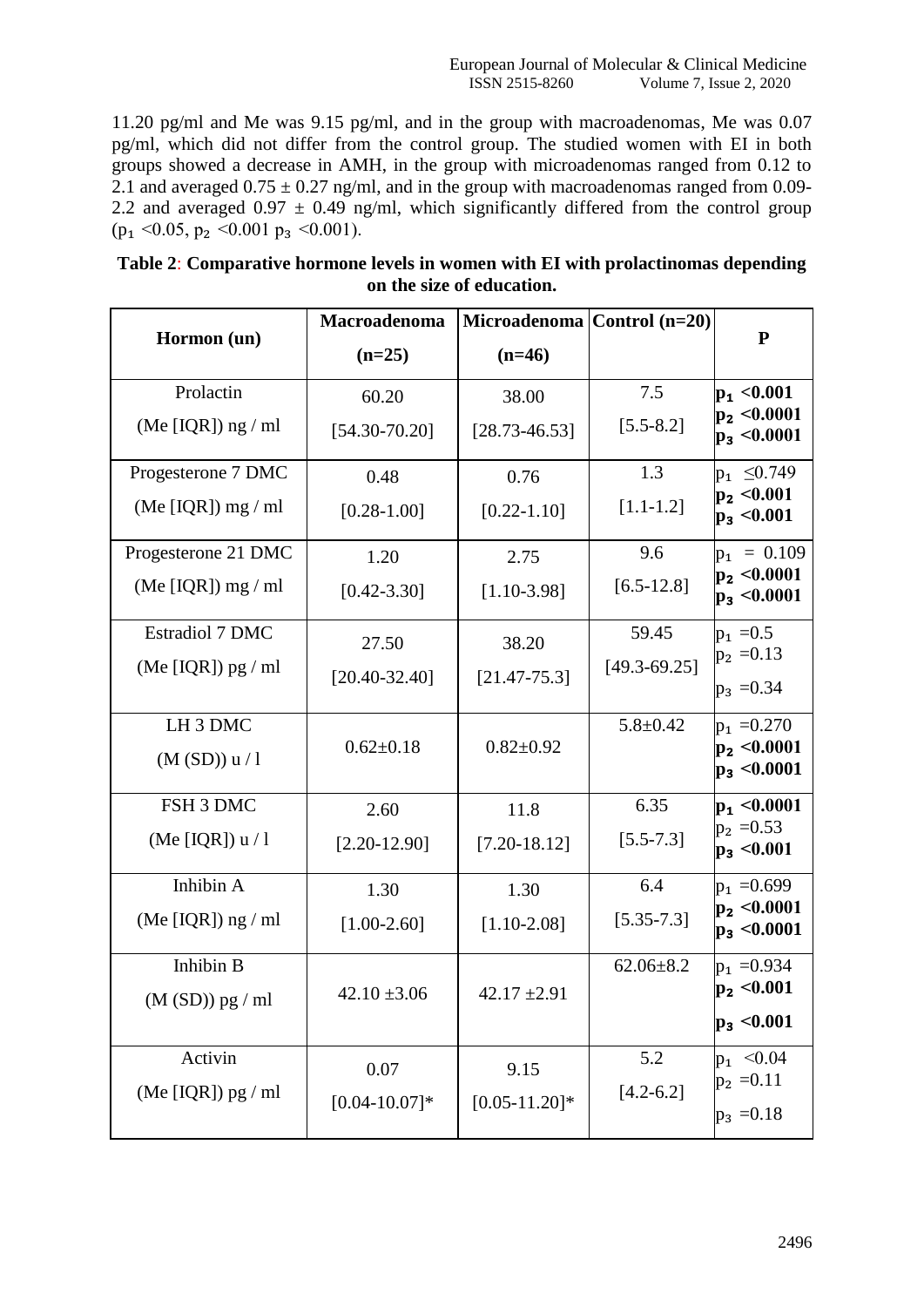| Hormon (un)                        | Macroadenoma<br>$(n=25)$    | Microadenoma   Control (n=20)<br>$(n=46)$ |                        | P                                                  |
|------------------------------------|-----------------------------|-------------------------------------------|------------------------|----------------------------------------------------|
| <b>AMG</b><br>$(M (SD))$ ng / ml   | $0.97 \pm 0.49$             | $0.75 \pm 0.27$                           | $3,26\pm0.53$          | $ p_1 $ < 0.05<br>$p_2 < 0.001$<br>$ p_3 $ < 0.001 |
| Cortisol<br>(Me [IQR]) $ng$ / ml   | 102.00<br>$[95.3 - 128.00]$ | 99.80<br>$[83.2 - 102.5]$                 | 88<br>$[75.6 - 97.53]$ | $p_1 = 0.947$<br>$p_2 = 0.14$<br>$p_3 = 0.21$      |
| Testosterone<br>$(M (SD))$ ng / ml | $0.4 \pm 0.18$              | $0.34 \pm 0.18$                           | $0.3 \pm 0.02$         | $p_1 = 0.223$<br>$p_2 < 0.01$<br>$p_3 = 0.35$      |
| <b>TTH</b><br>$(M (SD))$ mIU / I   | $2.50 \pm 0.69$             | $2.64 \pm 0.76$                           | $2.4 \pm 0.5$          | $p_1 = 0.464$<br>$ p_2  = 0.07$<br>$p_3 = 0.062$   |

Note: \* - P < 0.05, \*\* - P < 0.01, \*\*\* P < 0.001, \*\*\* P < 0.001 statistical significance in relation to the group with macroadenoma and to the control group.

It is known that hyperprolactinemia both directly and indirectly disrupts the processes of ovulation and gestation. But does PRL affect a woman's ovarian reserve? How do transforming growth factors change under the conditions of tumor hyperprolactinemia? In this regard, we carried out separate correlation studies depending on the level of PRL. Correlation and regression analysis was performed according to the Spearman method between prolactin and such hormones as estradiol, LH, FSH, activin, AMH, Inhibin A, inhibin B in groups of patients with EI with prolactinomas  $(n = 71)$  (Fig. 3) and separately in depending on the size of hypertension: micro and macroadenomas of the pituitary gland (table. 3).

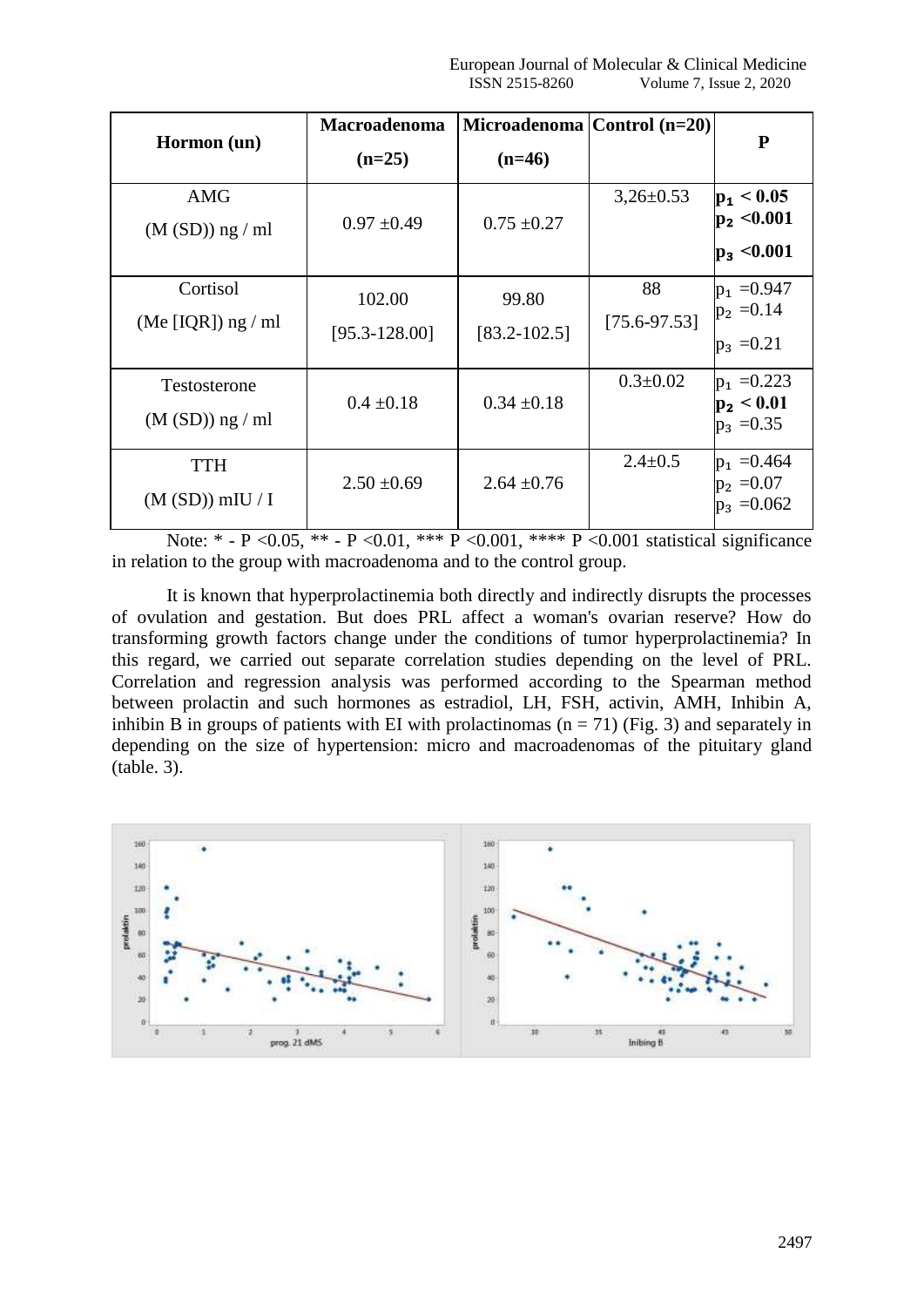

## **Fig. 3. Spearman correlation and regression analysis depending on the level of PRL in women with EI with prolactinomas (n=71).**

As can be seen from Figure 3, Spearman correlation and regression analysis showed that between prolactin and AMH ( $r = -0.4$ ;  $p < 0.01$ ), between prolactin and progesterone (21dMC) ( $r = -0.576$ ; p<0.0001) a between prolactin and inhibin B ( $r = -0.67$ ) there is a strong "-" negative relationship and all indicators were statistically significant. Our regression analysis showed that with an increase in prolactin by 1 unit, AMH decreases by 0.008 units  $(p<0.001)$ , inhibin B decreases by 0.11 units  $(p<0.001)$ , progesterone (21dMC) decreases by 0.04 units ( $p \le 0.001$ ). Correlation analysis between prolactin and estradiol ( $r = -0.01$ ) ( $p =$ 0.9), LH (r = -0.3; p = 0.01), FSH (r = -0.3; p = 0.01), activin (r = -0.2; p = 0.1) showed a weak - negative relationship, and between prolactin and inhibin A ( $r = 0.2$ ;  $p = 0.04$ ) a weak positive relationship was found.

**Table 3**: **Correlation analysis of hormones in patients with EI with prolactinomas depending on the size of the formation (n=71)**

|            | Estra-    | <b>Progester</b> | LH        | <b>FSH</b> | <b>Activin</b> | <b>AMG</b> | <b>Inhibin</b> | <b>Inhibin</b> |
|------------|-----------|------------------|-----------|------------|----------------|------------|----------------|----------------|
|            | diol      | one              |           |            |                |            | A              | B              |
|            |           | (21dMC)          |           |            |                |            |                |                |
| PRL        | $r=0,159$ | $r = (-)$        | $r = (-)$ | $r=0,3$    | $r=0,076$      | $r=0,057$  | $r = (-)$      | $r = (-)$      |
| micro-     |           | 0,501            | 0,254     |            |                |            | 0,2            | 0,626          |
| adenoma    |           | ***              |           |            |                |            |                | ****           |
| $(n = 46)$ |           |                  |           |            |                |            |                |                |
| P-value    | 0,29      | 0,001            | 0,08      | 0,07       | 0,618          | 0,707      | 0,429          | 0,0001         |
|            |           |                  |           |            |                |            |                |                |
| PRL        | $r = (-)$ | $r = (-)$        | $r = (-)$ | $r = (-)$  | $r = (-)$      | $r = (-)$  | $r=0,605$      | $r = (-)$      |
| macro-     | 0,214     | 0,530            | 0,548     | 0,4        | 0,267          | 0,567      | ***            | 0,702          |
| adenoma    |           | ***              | $**$      | $\ast$     |                | $**$       |                | ****           |
| $(n = 25)$ |           |                  |           |            |                |            |                |                |
| P-value    | 0,3       | 0,001            | 0,005     | 0,05       | 0,1            | 0,003      | 0,001          | 0,0001         |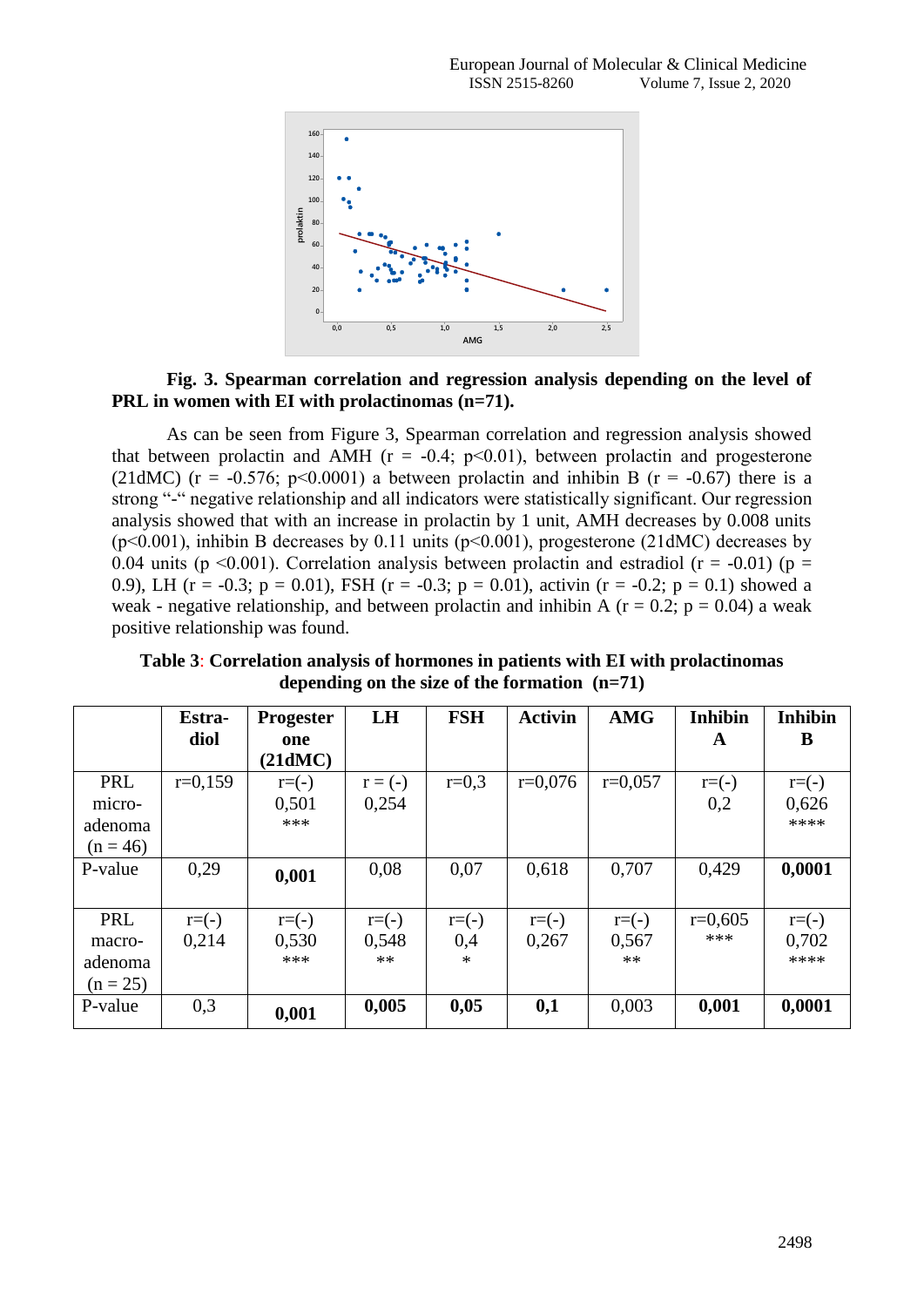

**Fig. 4. Correlation analysis in patients with EI with prolactinomas depending on the size of the formation (n=71)**

According to the correlation results, it can be said that a strong negative correlation was between PRL and progesterone (at 21dMC) ( $r = -0.501$ ) and inhibin B ( $r = (-0.626)$ ) in the group with micro PA ( $p<0.0001$ ). Between PRL and hormones such as estradiol ( $r =$ 0.159), FSH ( $r = 0.3$ ), AMH ( $r = 0.057$ ), activin ( $r = 0.076$ ), there was a weak positive relationship. We determined a weak negative relationship between PRL and LH  $(r = (-)$ 0.254), PRL and inhibin A  $(r = (-) 0.2)$  and these connections were not statistically significant. If we consider a group of patients with macro-hypertension, you can see a strong negative relationship between PRL and FSH ( $r = (-)$ ) 0.4; p<0.05), PRL and inhibin B ( $r = (-)$ ) 0.702; p<0, 0001), PRL and AMH ( $r = 0.567$ ; p<0.003), PRL and LH ( $r = (-) 0.548$ ; p<0.005) and PRL and progesterone (21dMC) ( $r = (-)$  0.530; p $\leq$ 0.001) and the indicators were statistically significant. These connections prove that with an increase in the level of PRL in patients with macroAG, the levels of FSH, AMH, LH, and inhibin B are significantly reduced. The correlation also showed that with an increase in the level of PRL, the level of inhibin A also increases and there was a strong positive correlation between the two hormones ( $r = 0.605$ ) and this was statistically significant ( $p < 0.001$ ). And between PRL and estradiol, PRL and activin, there was not a strong negative relationship and these indicators were not statistically significant (Fig. 4).

Further, in accordance with the objectives, we investigated the quality of the menstrual cycle, which was assessed by basal thermometry and folliculometry (Table 4).

The results of basal thermometry (BT) showed deviations from the norm in both groups, which were characterized by the following violations: monophasic temperature in 56 (78.8%), shortening of the hyperthermic phase in 10 (14%), two-phase curve in 5 (7.04% ).

## **Folliculometry and BT in patients with EI with prolactinomas in two groups (n=71)**

| l'able |  |
|--------|--|
|--------|--|

|            | Folliculometry                               |  |           |           | <b>Basal Thermometry</b> |  |
|------------|----------------------------------------------|--|-----------|-----------|--------------------------|--|
| Researched | persistent<br>Anovul<br>atres <sub>1</sub> a |  | monophase | Shortened | <b>B</b> iphasic         |  |
| groups.    |                                              |  |           |           | Hyper.                   |  |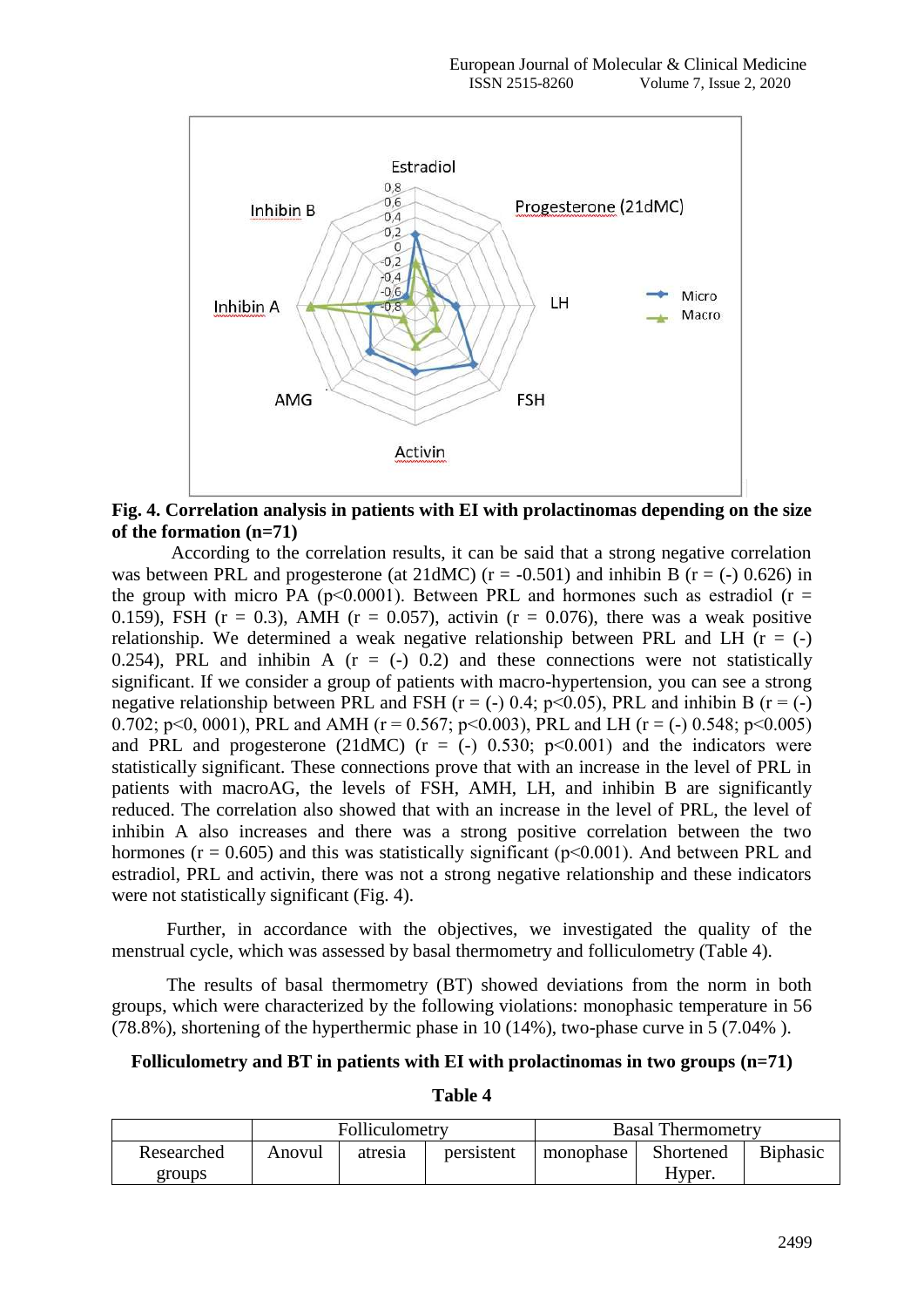| European Journal of<br><b>Molecular</b> | $\sim$<br>Medicine<br>Annical:                  |
|-----------------------------------------|-------------------------------------------------|
| -8260<br>SSN<br>.<br>LU U.              | 2020<br>V olume<br><i><b>Issue</b></i><br>----- |

| <b>MacroPA</b> | 18          | 4       |            | 20       |          |           |
|----------------|-------------|---------|------------|----------|----------|-----------|
| $(n=25)$       | $72\%$      | $6\%$   | 2%         | $(80\%)$ | 16%      | (4%       |
| MicroPA        |             |         |            | 36       |          | 4         |
| $(n=46)$       | $(67, 3\%)$ | $13\%)$ | $(19,5\%)$ | $78,2\%$ | $(13\%)$ | $(8,6\%)$ |
|                | 0.131       | 0,295   | 0,274      | 0,3      | 0,877    | 0,297     |

Folliculometry, as a method of objectifying the ovulation process, revealed anovulation in 49 cases (69%), follicle atresia, and follicle persistence in 12 (16.9%) (Table 4). As can be seen from the table, in patients with infertility with prolactinomas, anovulation cases (69%) with a monophasic BT curve (78.8%) predominated significantly. We also performed a correlation analysis of BT indices with the results of FM with anovulation, follicle artesia and follicle persistence, and in the group with macroadenomas we found a positive correlation ( $r = 0.503$ ) between monophasic BT and anovulation ( $p = 0.005$ ), follicular atresia and shortening of the hyperthermic phase ( $r = 0.522$ ,  $p = 0.478$ ), the follicle persistence and the two-phase BT curve  $(r = 0.607, p = 0.0001)$ . And in the group with microadenomas, the following occurred: a positive average relationship between anovulation and monophasic BT ( $r = 0.554$ ,  $p = 0.003$ ). Between monophasic BT and anovulation ( $r =$ 0.554,  $p = 0.002$ ) and atresia with a shortening of the hyperthermic phase of BT ( $r = 0.6$ ,  $p =$ 0.002), follicle persistence, and a two-phase BT curve  $(r = 0.62, p = 0, 0001)$ . Moreover, in patients with monophasic BT and anovulation with FM, there was an inverse correlation with the level of progesterone ( $r = 0.550$ ,  $p = 0.004$ ) and ( $r = -0.388$ ,  $p = 0.050$ ), respectively. A similar analysis conducted in women from the healthy control group found interesting data. That is, normal increase in follicle size by 1 mm is accompanied by an increase in BT by 0.12 C  $\degree$  (r = 0.872, p = <0.0001).

### **Conclusions**

1. Endocrine disorders in women with prolactinomas consists of NFM (69%), miscarriage and non-developing pregnancy (52%), decreased libido and PMS (80%) and endocrine infertility (primary in 58% and secondary infertility in 39%). The frequency of occurrence of which is significantly increased in patients with macroadenoma compared with microadenoma (p˂0.03: p˂0.001, p˂0.001, p˂0.001, p˂0.001), respectively.

2. Infertility was primary in 42 women (59.1%) and secondary in 28 (39.4%) women, and secondary infertility in 20 cases (28.1%) ended in miscarriages in the early stages of pregnancy, stillbirth in 7 (9 , 8%), medical abortion in patients with microadenomas in 21%  $(P \le 0.001)$ , and in patients with macroadenomas in 12% (P  $\le 0.001$ ), non-developing pregnancy in 24% ( $P = 0.04$ ) and only 2 cases (2.8%) - by the birth of a child.

3. The study of the indicators of FM and BT in patients with EI with prolactinomas, depending on the size of the formation, revealed a significant violation of ovulation processes by the type of anovulation (67.3% and 72%), atresia (13% and 16%) and follicle persistence (19 5% and 12%) with a monophasic BT curve (78% and 80%) with micro- and macroadenomas, respectively. There was a positive correlation between monophasic BT and anovulation ( $r = 0.554$ ,  $p = 0.002$ ) and follicular atresia with a shortening of the hyperthermic phase of BT ( $r = 0.62$ ,  $p = 0.002$ ).

4. Spearman correlation and regression analysis found a negative relationship between PRL and AMH ( $r = -0.4$ ,  $P \le 0.0001$ ), PRL and progesterone ( $r = -0.57$ ,  $P \le 0.0001$ ). That is, with an increase in PRL by 1 unit, a decrease in AMH by  $0.008$  units (P <0.001), a decrease in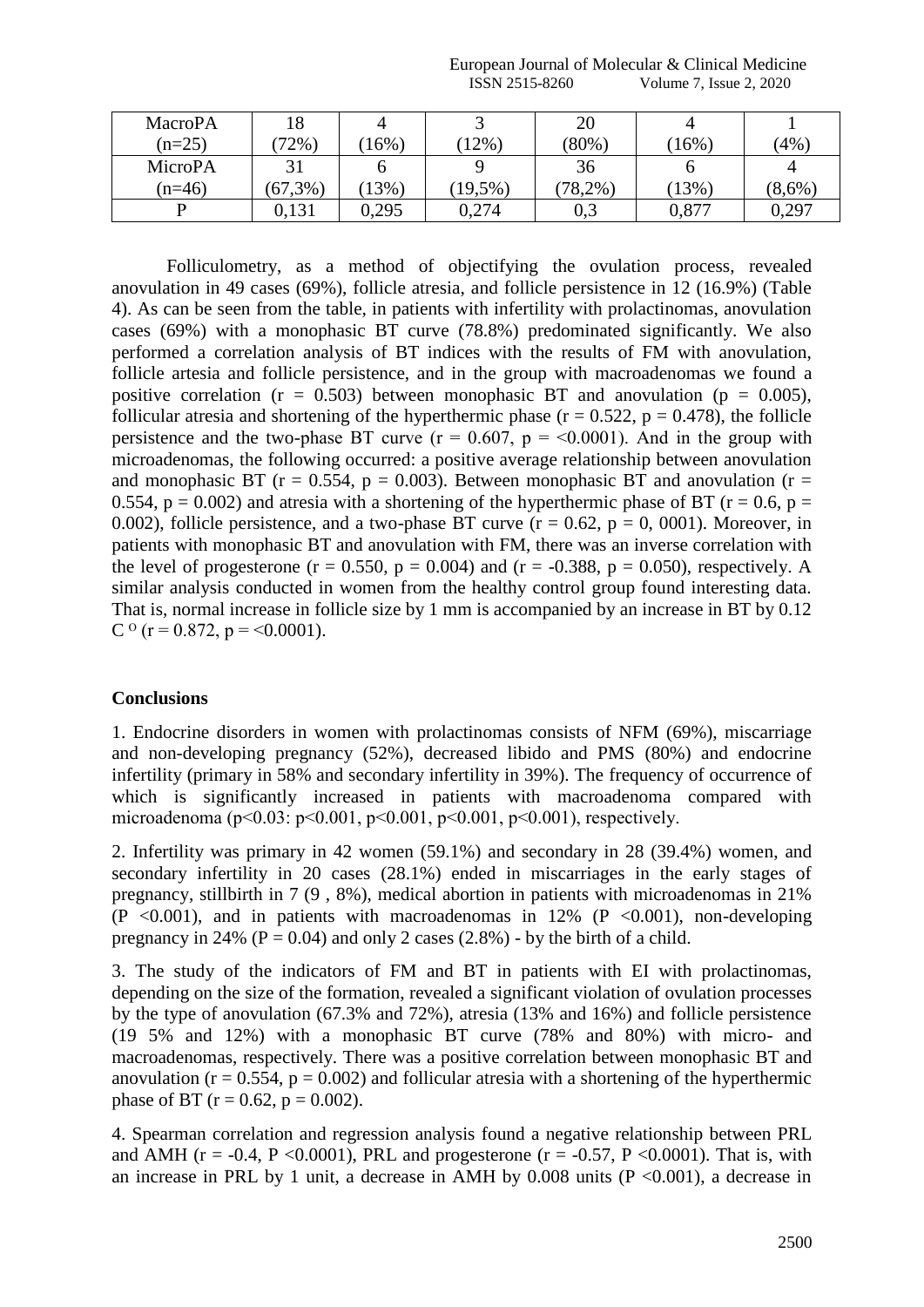inhibin B by 0.11 (P <0.001), progesterone by 0.04 units (P <0.0001), and the degree of hyperprolactinemia can predict EI development.

#### **References:**

- [1] Molitch ME. Diagnosis and Treatment of Pituitary Adenomas: A Review. JAMA. 2017 FEI 7;317(5):516-524. doi: 10.1001/jama.2016.19699.
- [2] Chanson P, Raverot G, Castinetti F, et al. Management of clinically non-functioning pituitary adenoma. Ann Endocrinol (Paris). 2015 Jul;76(3):239-47. doi: 10.1016/j.ando.2015.04.002.
- [3] Lake MG, Krook LS, Cruz SV. Pituitary adenomas: an overview. Am Fam Physician. 2013 Sep 1;88(5):319-27.
- [4] Antonio Ciccarelli, Adrian F. Daly and Albert Beckers. The Epidemiology of Prolactinomas // Pituitary. — 2010. — Vol. 8, № 1. — Р. 3-6.
- [5] Daly AF, Rixhon M, Adam C, Dempegioti A, Tichomirowa MA, Beckers A. High prevalence of pituitary adenomas: a cross-sectional study in the province of Liege, Belgium. J Clin Endocrinol Metab. 2006 Dec;91(12):4769–75.
- [6] Gruppetta M, Mercieca C, Vassallo J. Prevalence and incidence of pituitary adenomas: a population based study in Malta. Pituitary. 2013 Dec;16(4):545–53.
- [7] Fontana E, Gaillard R. [Epidemiology of pituitary adenoma: results of the first Swiss study]. Rev Med Suisse. 2009 Oct;5(223):2172–4.
- [8] Fernandez A, Karavitaki N, Wass JA. Prevalence of pituitary adenomas: a communitybased, cross-sectional study in Banbury (Oxfordshire, UK). Clin Endocrinol (Oxf). 2010 Mar;72(3):377–82.
- [9] Buurman H, Saeger W. Subclinical adenomas in postmortem pituitaries: classification and correlations to clinical data. Eur J Endocrinol. 2006 May;154(5):753–8.
- [10] Ezzat S, Asa SL, Couldwell WT, Barr CE, Dodge WE, Vance ML, et al. The prevalence of pituitary adenomas: a systematic review. Cancer. 2004 Aug;101(3):613–9.
- [11] Raappana A, Koivukangas J, EIeling T, Pirilä T. Incidence of pituitary adenomas in Northern Finland in 1992-2007. J Clin Endocrinol Metab. 2010 Sep;95(9):4268–75.
- [12] Gruppetta M, Mercieca C, Vassallo J. Prevalence and incidence of pituitary adenomas: a population based study in Malta. Pituitary. 2013 Dec;16(4):545–53.
- [13] Day PF, Loto MG, Glerean M, Picasso MF, Lovazzano S, Giunta DH. Incidence and prevalence of clinically relevant pituitary adenomas: retrospective cohort study in a Health Management Organization in Buenos Aires, Argentina. Arch Endocrinol Metab. 2016 Nov-Dec;60(6):554–61.
- [14] Mindermann T, Wilson CB. Age-related and gender-related occurrence of pituitary adenomas. Clin Endocrinol (Oxf). 1994 Sep;41(3):359–64.
- [15] Colao A, Sarno AD, Cappabianca P, Briganti F, Pivonello R, Somma CD, Faggiano A, Biondi B, Lombardi G. Gender differences in the prevalence, clinical features and response to cabergoline in hyperprolactinemia. Eur J Endocrinol. 2003 Mar;148(3):325– 31.
- [16] Kars M, Souverein PC, Herings RM, Romijn JA, Vandenbroucke JP, de Boer A, et al. Estimated age- and sex-specific incidence and prevalence of dopamine agonist-treated hyperprolactinemia. J Clin Endocrinol Metab. 2009 Aug;94(8):2729–34.
- [17] Tjörnstrand A, Gunnarsson K, Evert M, Holmberg E, Ragnarsson O, Rosén T, Filipsson Nyström H. The incidence rate of pituitary adenomas in western Sweden for the period 2001-2011. Eur J Endocrinol. 2014 Oct;171(4):519–26.
- [18] Agustsson TT, Baldvinsdottir T, Jonasson JG, Olafsdottir E, Steinthorsdottir V, Sigurdsson G, Thorsson AV, Carroll PV, Korbonits M, Benediktsson R. The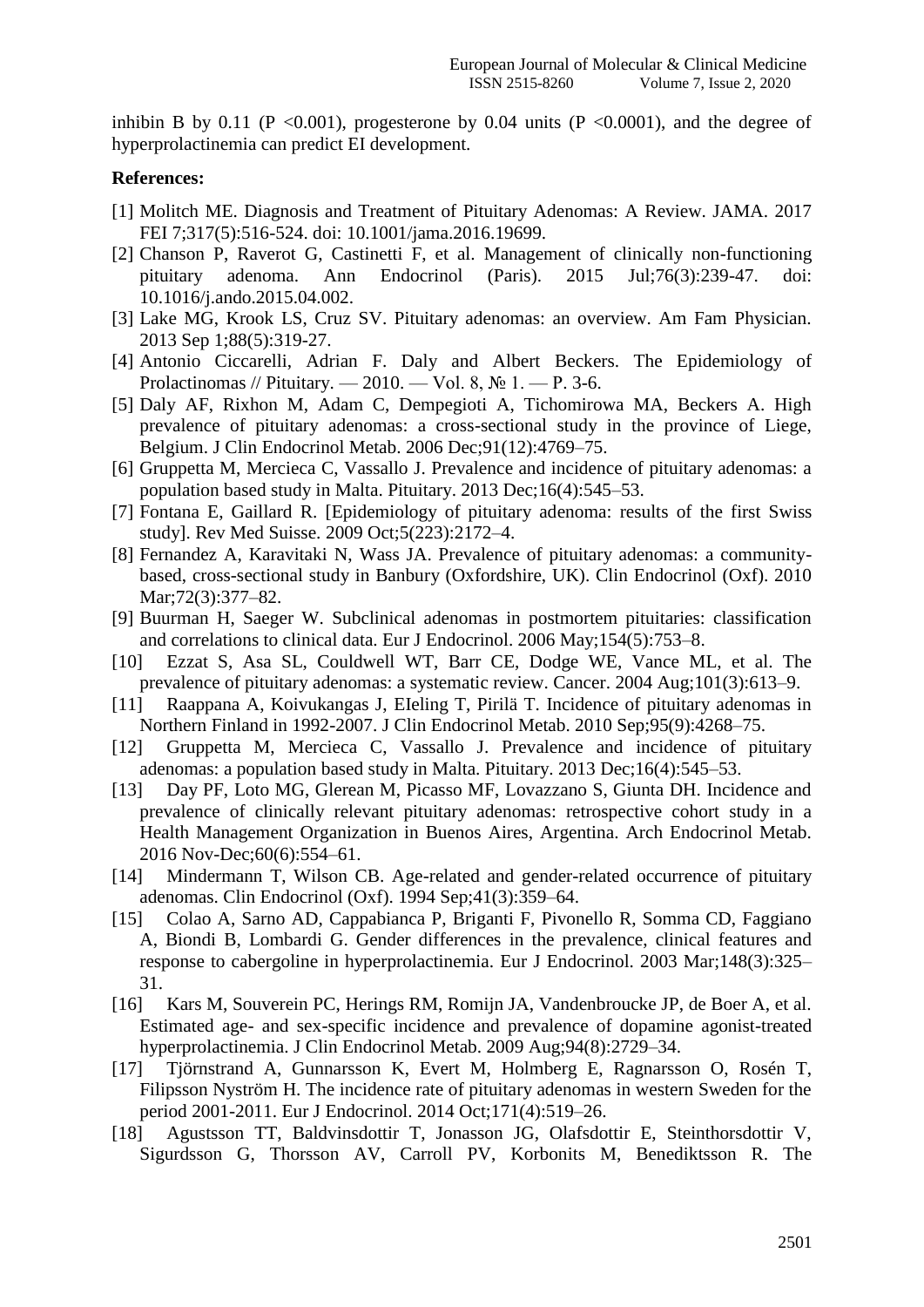epidemiology of pituitary adenomas in Iceland, 1955-2012: a nationwide populationbased study. Eur J Endocrinol. 2015 Nov;173(5):655–64.

- [19] Diseases of the adrenal cortex and endocrine arterial hypertension / M. C. Henry, S. Melmed, K. S. Polonsky, P. R. Larsen: Per. from English / Ed. I.I.Dedova, G.A. Melnichenko. - M .: RidElsiver, 2010 .-- 207 p.
- [20] Marova E. L. Disease of Itsenko-Cushing // In the book: Clinical endocrinology / Ed. I.I. Dedova. - M .: UP print, 2011. - P. 51–78
- [21] Kaltsas GA, Mukherjee JJ, Jenkins PJ. Menstrual irregularity in women with acromegaly. J Clin Endocrinol Metab 1999; 84 (8): 2731–35.
- [22] Rebekevsha V. G. Evaluation of proliferation markers in pituitary adenomas in women with impaired reproductive function / Journal of Obstetrics and Female Diseases - 2010-No. 4-c.111–117).
- [23] Shibli-Rahhal A, Schlechte J. Hyperprolactinemia and infertility. Endocrinol Metab Clin North Am (2011) 40(4):837–46. doi:10.1016/j.ecl.2011.08.008
- [24] Molitch ME. Endocrinology in pregnancy: management of the pregnant patient with a prolactinoma. Eur J Endocrinol (2015) 172(5):R205–13. doi:10.1530/EJE-14-0848
- [25] Fraietta, R.; Zylberstejn, D.S.; Esteves, S.C. Hypogonadotropic hypogonadism revisited. Clinics (Sao Paulo) 2013, 68 (Suppl. 1), 81–88.
- [26] Rebekevsha V. G. Evaluation of proliferation markers in pituitary adenomas in women with impaired reproductive function / Journal of Obstetrics and Female Diseases - 2010-No. 4-c.111–117.
- [27] Nasybullina F.A., Vagapova G.R .. Problematic issues of diagnosis and treatment with prolactin / Journal of the attending physician-2013-No. 3-p.23.
- [28] Dewailly D, Andersen CY, Balen A, et al. The physiology and clinical utility of anti-Müllerian hormone in women. Hum Reprod Update. 2014;20:370–385. doi:10.1093/humupd/dmt062.
- [29] Donnez J, Dolmans M-M. Fertility preservation in women. N Engl J Med. 2017;377:1657–1665. doi:10.1056/NEJMra1614676.
- [30] Ledger WL. Clinical utility of antimuller hormone measurement in reproductive endocrinology. J Clin Endocrinol Metab. December 2010; 95 (12): 5144–54
- [31] Practical Committee of the American Society for Reproductive Medicine. Testing and interpretation of ovarian reserve indicators: committee opinion. Fertil Steril. Dec 2012 98 (6): 1407-15.
- [32] Esposito M.A., Coutifaris C, Barnhart KT. Moderately elevated FSH concentrations on day 3 have limited prognostic value, especially in young women. Hum Reprod. 2002; 17: 118–23.
- [33] Lukyanova E.A. The advantages of ultrasonic monitoring of ovulation / E.A. Lukyanova, V.L. Silyava // Protection of motherhood and childhood.- $\mathcal{N}$  1. (13) .- 2009
- [34] Yding Andersen C. Inhibin-B secretion and FSH isoform distribution may play an integral part of follicular selection in the natural menstrual cycle. *Mol Hum Reprod*. 2017;23(1):16-24.
- [35] Namwanje M, Brown CW. Activins and Inhibins: Roles in Development, Physiology, and Disease. *Cold Spring Harb Perspect Biol*. 2016;8(7):a021881.
- [36] te Velde ER, Pearson PL. The variability of female reproductive aging. Hum Reprod Update 2002; 8: 141-54.
- [37] Fancin R, Schonauer LM et al. Serum anti-Mullerian hormone is more strongly related to ovarian follicular status than inhibin B, estradiol, FSH and LH on day 3. Hum Reproduct 2003; 18 (2): 323-7.
- [38] Nasyrova Kh.K., Halimova Z.Yu., Ismailov SI, Fertile function in women with prolactin-secreting pituitary adenomas // MEJ.-No 5 (29) .- 2010